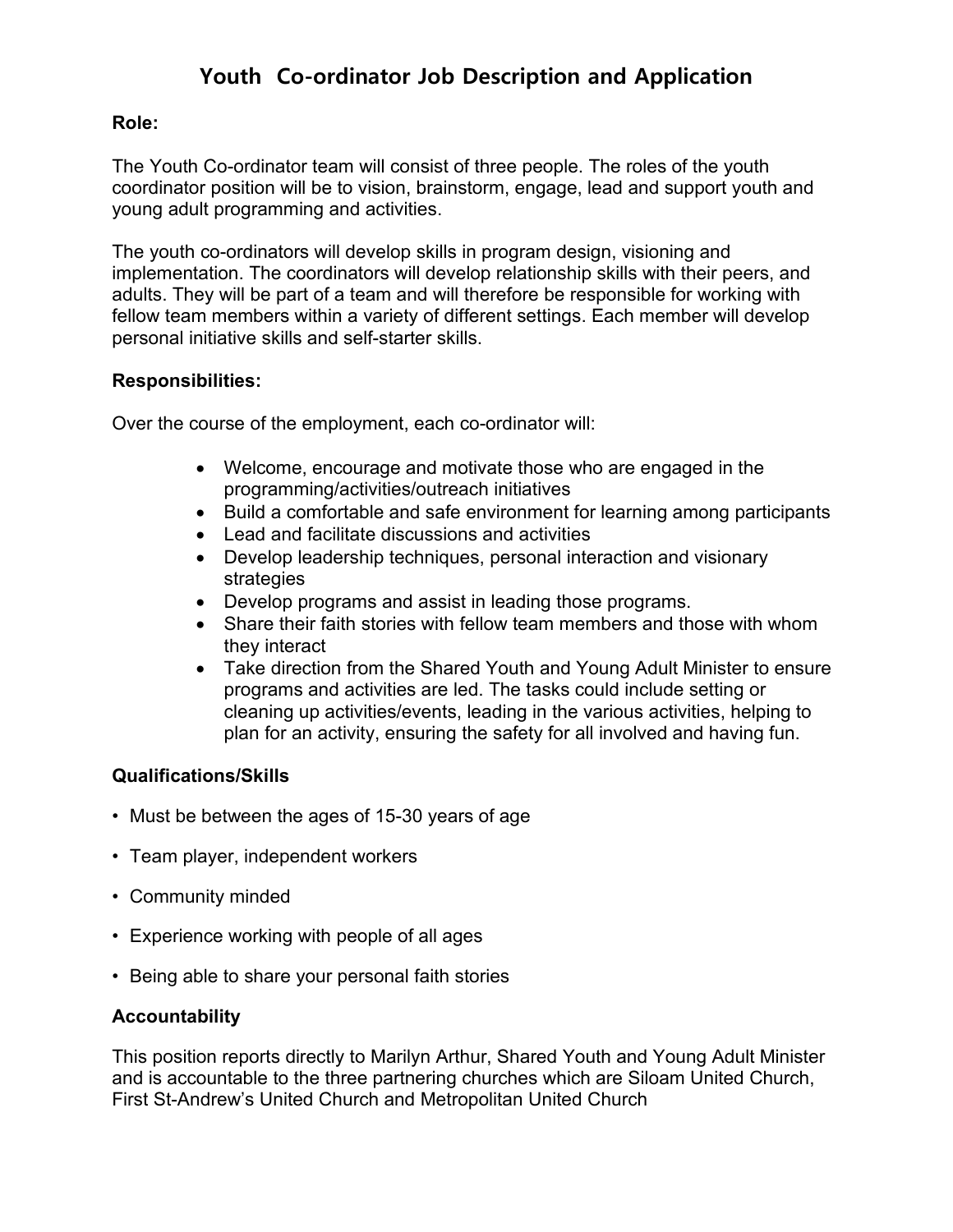# **Youth Co-ordinator Job Description and Application**

## **Employment Parameters:**

**Length of Employment:** 9 weeks (this position can begin anytime after June 6 2022 **Hours of Employment**: Monday-Friday and may require some Sunday mornings **Wage:** \$16.55/hour for 30 hours/week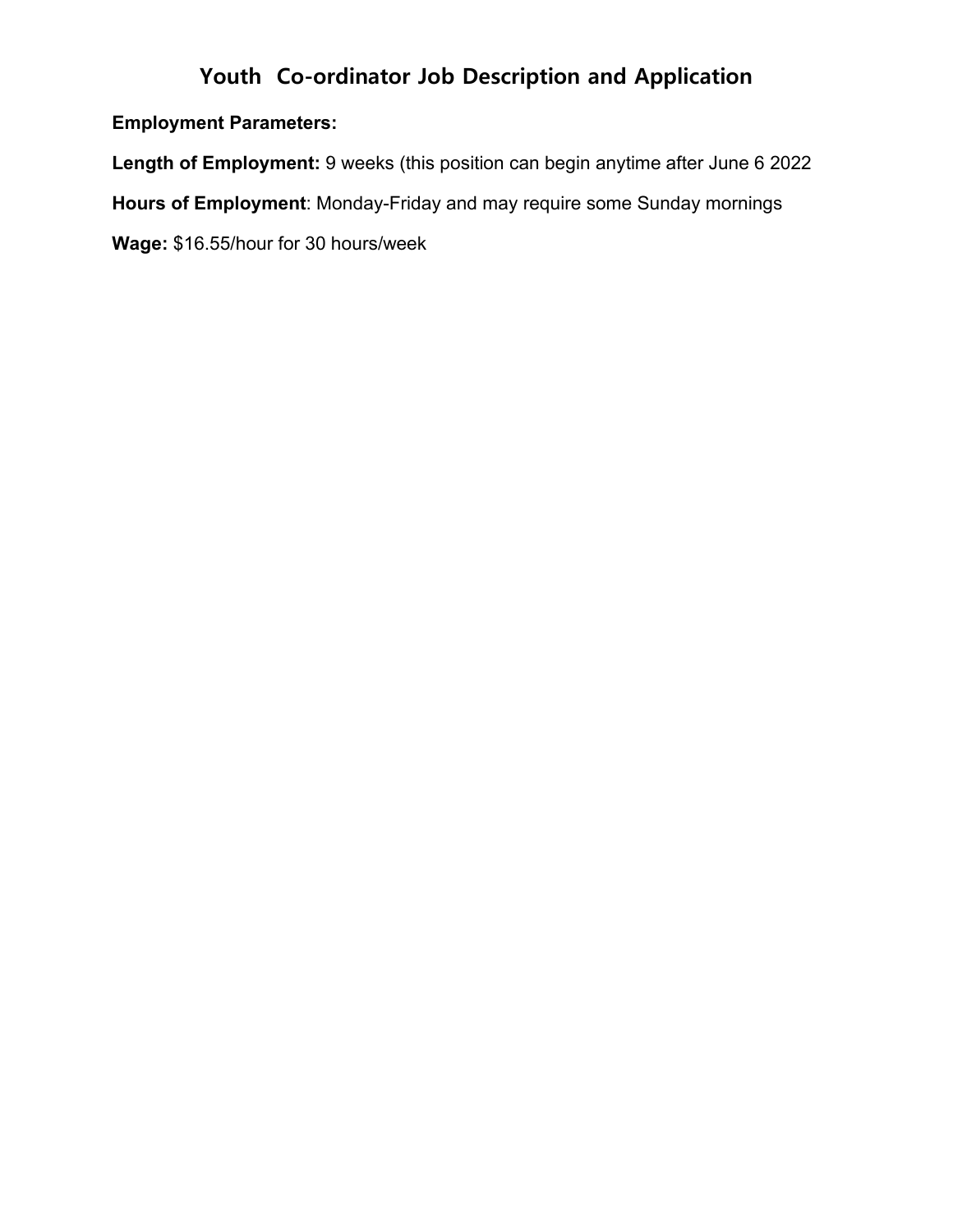# **Youth Co-ordinator Job Description and Application**

# **Application**

| Name:                                                                                                                                                                                                                               |                  |
|-------------------------------------------------------------------------------------------------------------------------------------------------------------------------------------------------------------------------------------|------------------|
| <b>First Name</b>                                                                                                                                                                                                                   | <b>Last Name</b> |
| <b>Mailing Address:</b>                                                                                                                                                                                                             |                  |
|                                                                                                                                                                                                                                     |                  |
| City:_________________________                                                                                                                                                                                                      |                  |
| Postal Code: ________________________                                                                                                                                                                                               |                  |
| <b>Phone Number:</b> The Contract of the Contract of the Contract of the Contract of the Contract of the Contract of the Contract of the Contract of the Contract of the Contract of the Contract of the Contract of the Contract o |                  |
| <b>Email Address:</b>                                                                                                                                                                                                               |                  |
|                                                                                                                                                                                                                                     |                  |
|                                                                                                                                                                                                                                     |                  |
| <b>Personal Information:</b>                                                                                                                                                                                                        |                  |
| How did you hear about this position?                                                                                                                                                                                               |                  |
|                                                                                                                                                                                                                                     |                  |
| If hired, would you have transportation to/from work (there is possibility that                                                                                                                                                     |                  |
| activities/events may be in different locations around the city)? Yes: $\square$ No: $\square$                                                                                                                                      |                  |
| Please write a short description outlining your skills and why you are interested<br>in this position.                                                                                                                              |                  |